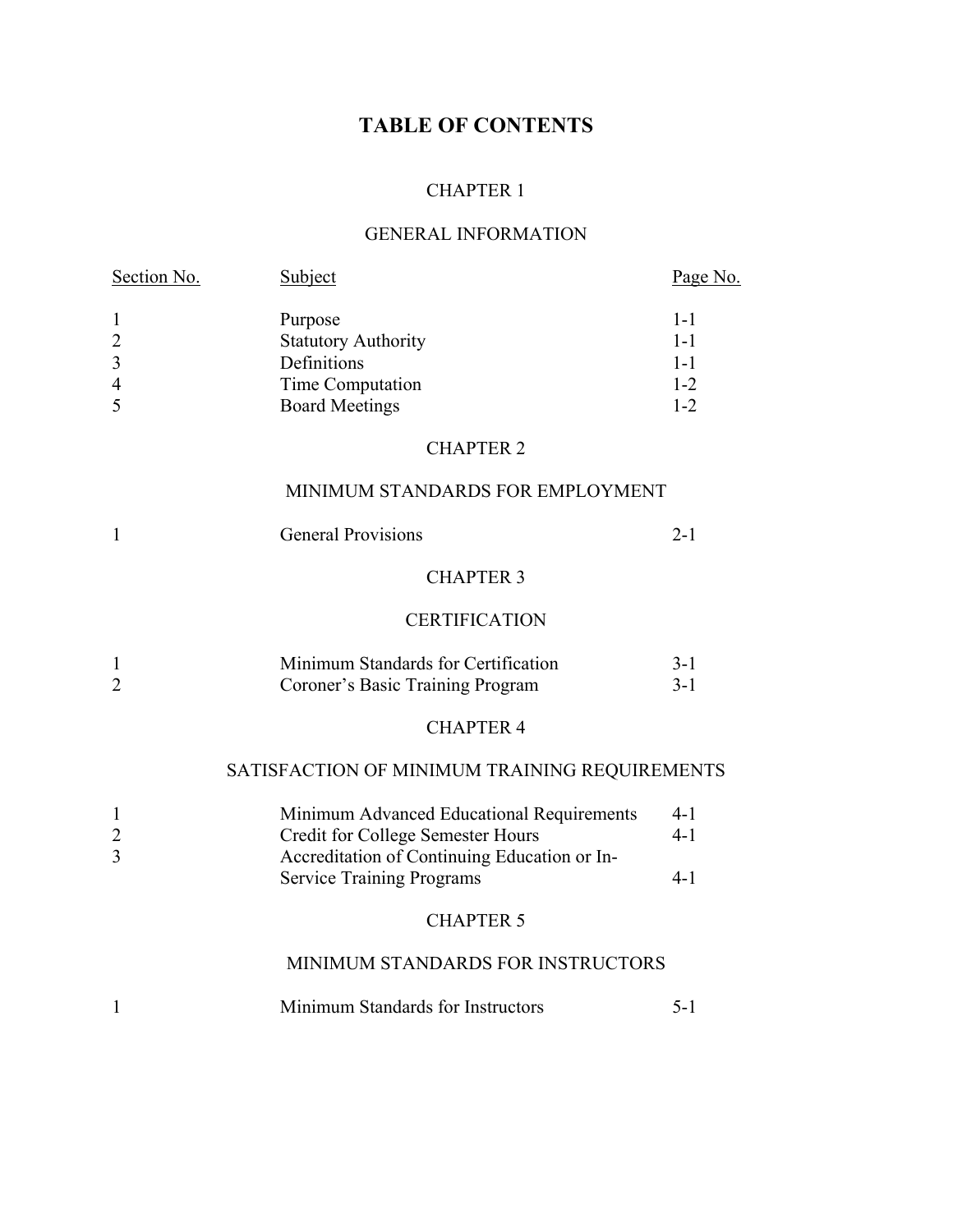## STANDARDS DEALING WITH THE INVESTIGATION OF CORONER'S CASES

| Definitions    | $6 - 1$ |
|----------------|---------|
| Conduct        | $6-1$   |
| General        | $6-1$   |
| Investigations | $6-1$   |
| Records        | $6 - 2$ |
|                |         |

## APPENDIX A

7-4-104 Definitions A-1

## CHAPTER 7

## FORMS

|    | Initial Employment Form                          | $7-1$   |
|----|--------------------------------------------------|---------|
|    | Education & Training Record                      | $7 - 1$ |
| 3  | Personnel Change-In-Status Form                  | $7 - 1$ |
|    | Request for Accreditation of In-Service Training |         |
|    | Course                                           | $7 - 1$ |
| -5 | Application for Instructor Certification         | $7-1$   |
|    | Other Forms                                      | $7-1$   |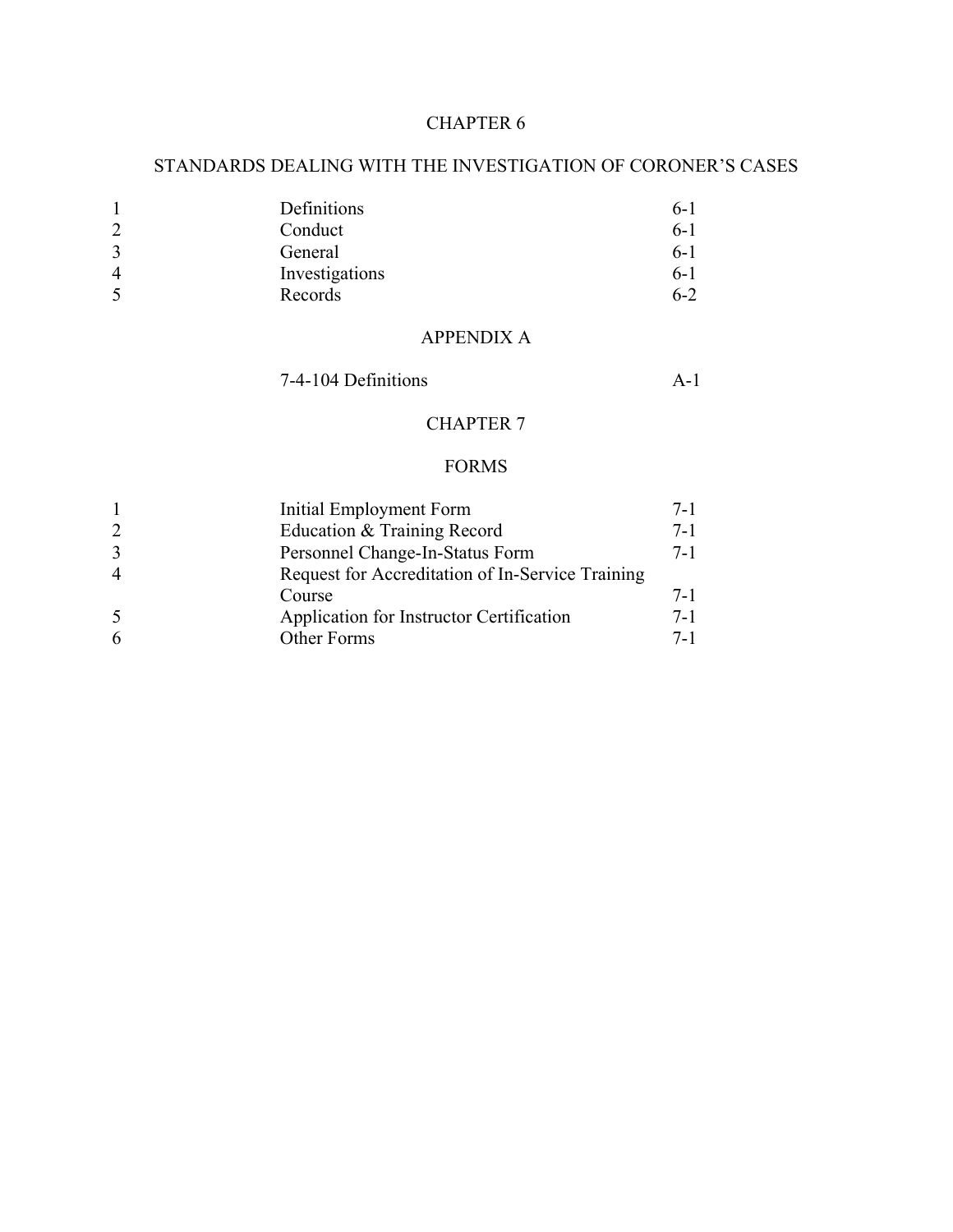## GENERAL INFORMATION

**Section 1. Purpose.** The purpose of the Board of Coroner Standards is to raise and maintain the level of competence within the coroner's office by:

(a) Establishing minimum standards for the training and education of coroners and deputy coroners;

(b) Planning and promoting the development and improvement of a comprehensive program of education and training in the administration of medical legal death investigation;

(c) Maintaining liaison among local, state and federal agencies with respect to coroner's education and training.

**Section 2. Statutory Authority.** These rules are promulgated pursuant to  $W.S.7-4-211(c)$ .

## **Section 3. Definitions.**

(a) "Board" means the Board of Coroner Standards, created by W.S. 7-4-211(a).

(b) "Coroner" means the elected or appointed officer of the county whose task is to investigate the cause of death in a coroner's case.

(c) "Coroner's Office" means all personnel appointed and elected to the office of coroner, including the county coroner, deputies and assistants.

(d) "Deputy Coroner" means any individual assigned by a coroner to investigate deaths as set forth in W.S. 7-4-104, and shall include assistant coroners and any other investigator.

(e) "Director" means the executive director of the Peace Officers Standards and Training Commission (P.O.S.T.).

(f) "School" shall mean any school, college, university, academy or local training program which offers coroner's training. This term includes within its meaning a combination of courses, curriculum, instructors and facilities as approved by the Peace Officers Standards and Training Commission in conjunction with the Board.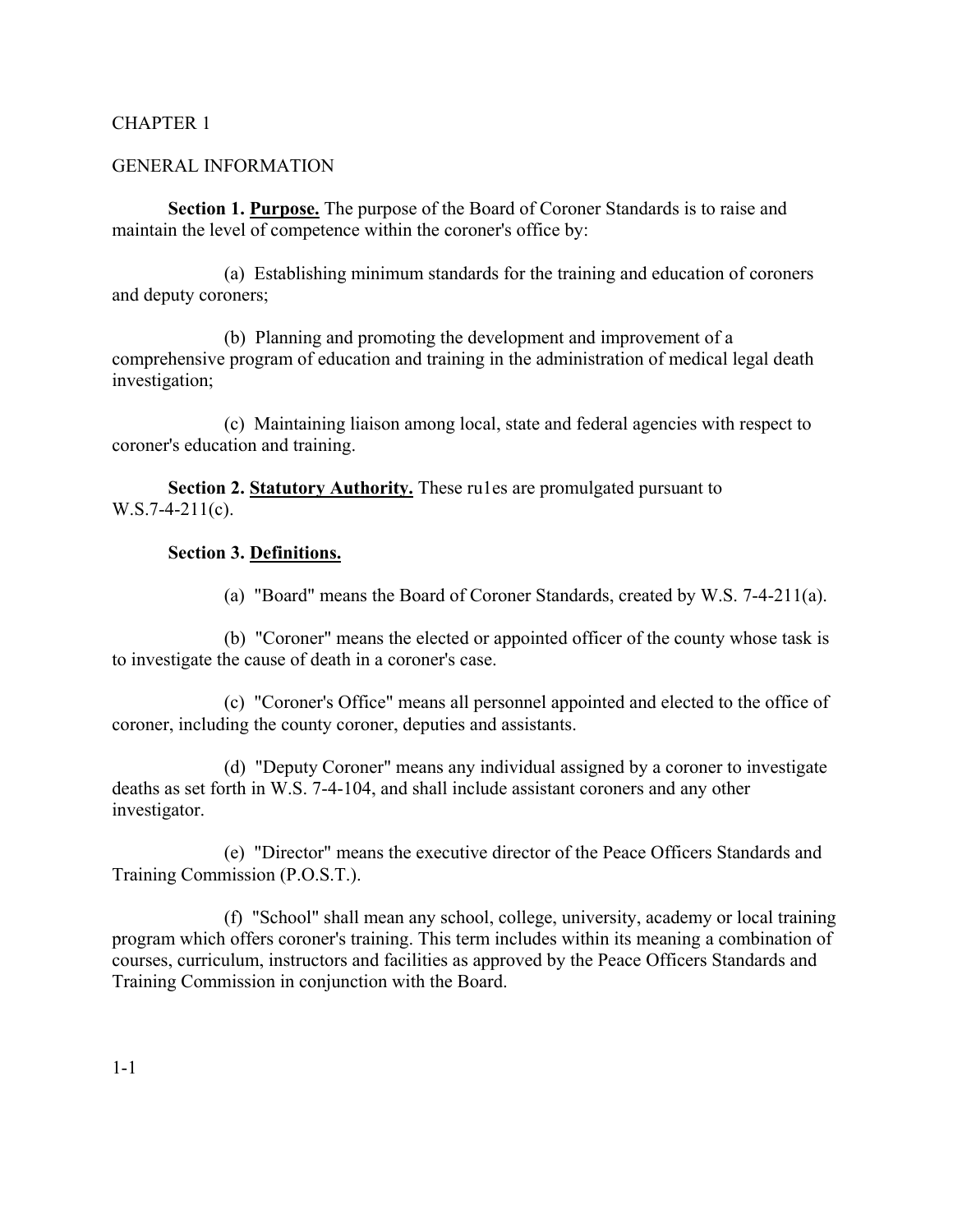(g) "The Act" means W.S. 7-4-103, 7-4-104, 7-4-211, 9-1-634 and  $9-1-702(g)$ .

**Section 4. Time Computation.** In computing any period of time prescribed or allowed by these rules, the day of the act, event, or default from which the designated period of time begins to run shall not be included. The last day of the period so computed shall be included, unless it is a Saturday, a Sunday, or a legal holiday, in which event the period runs until the end of the next day which is not a Saturday, a Sunday, or a legal holiday. As used in this rule, "legal holiday" includes New Year's Day, Washington's Birthday, Memorial Day, independence Day, Labor Day, Martin Luther King, Jr., Wyoming Equality Day, Veterans Day, Thanksgiving Day, Christmas Day, and any other day appointed as a holiday by the President or the Congress of the United States, or by the governor or the legislature of the State of Wyoming.

**Section 5. Board Meetings.** The Board shall meet upon call of the chairman as often as necessary to carry out its responsibility. Meetings are open to the public. A majority of the members of the Board constitutes a quorum for the transaction of official business. Minutes shall be kept of all meetings, and a draft submitted to the Director. Upon approval by the Board the minutes shall be maintained by the Director.

- (a) Meetings and hearings shall be separate functions.
- (b) At least two meetings shall be held each year. W.S. 7-4-211(c).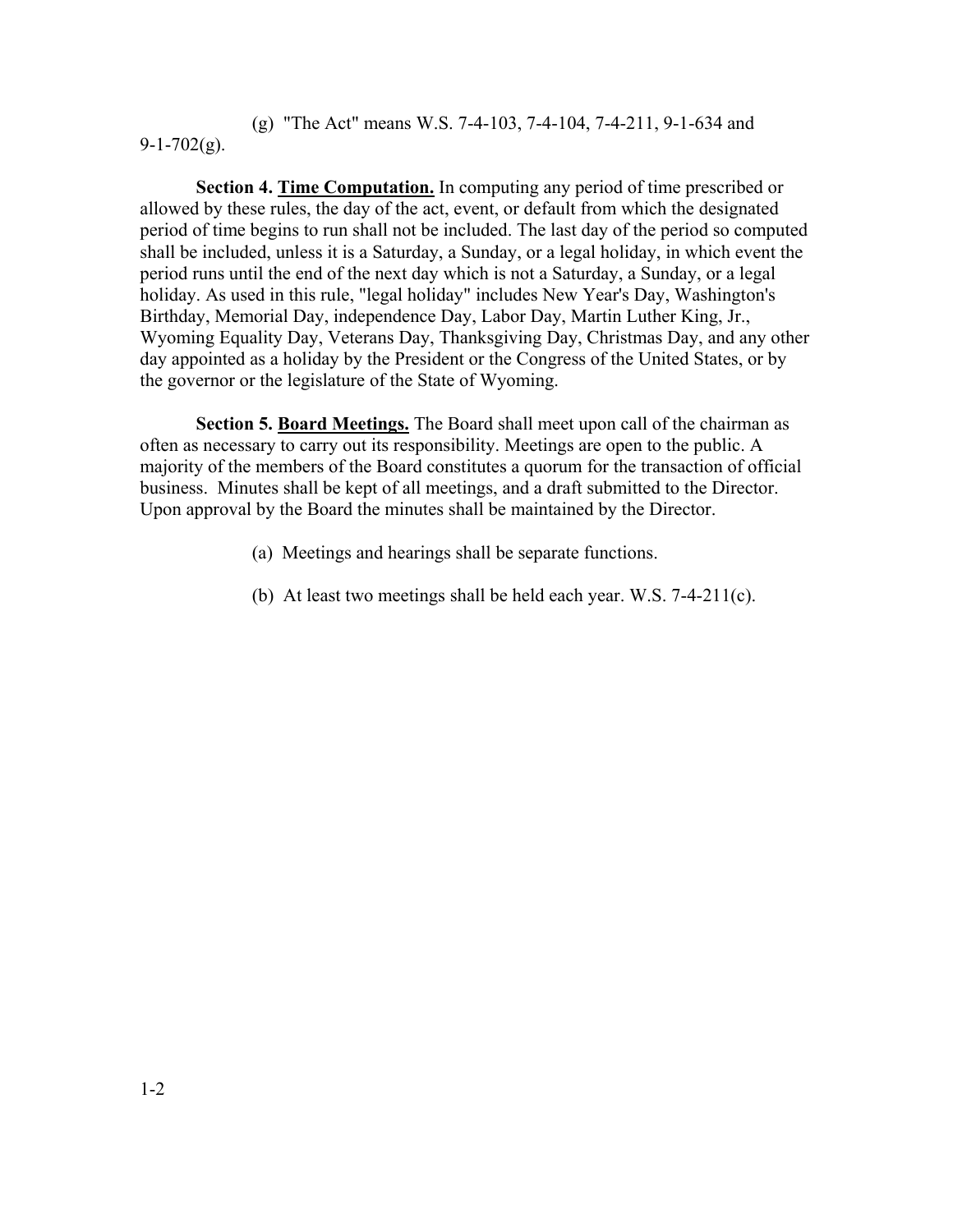## MINIMUM STANDARDS FOR EMPLOYMENT

#### **Section 1. General Provisions.**

(a) Every applicant for employment as a deputy coroner or as an employee of a county coroner in or for the State of Wyoming must meet the following standards and requirements:

- (i) Be a United States citizen;
- (ii) Be a Wyoming resident;
- (iii) Be an adult;

(iv) Provide to the employing coroner fingerprints and other information necessary for a state and national criminal history record background check and release of information as provided in WS 7-19-106(k)(ii) and federal P.L.92-544 and consent to the release of any criminal history information to the employing coroner.

(v) Not have been convicted by any state or federal government of a felony;

(vi) Complete all paperwork required by the Board or Director;

(vii) Hold a high school diploma or evidence of an equivalent

achievement**.**

(b) Every applicant for certification as a coroner or deputy coroner in or for the State of Wyoming must: submit an Initial Employment Form to the Director of P.O.S.T. within fifteen (15) days of his or her employment.

(c) The standards set forth in W.S. 7-4-103 concerning coroner and deputy coroner qualifications shall be deemed minimum standards and in no way preclude counties from establishing higher employment standards.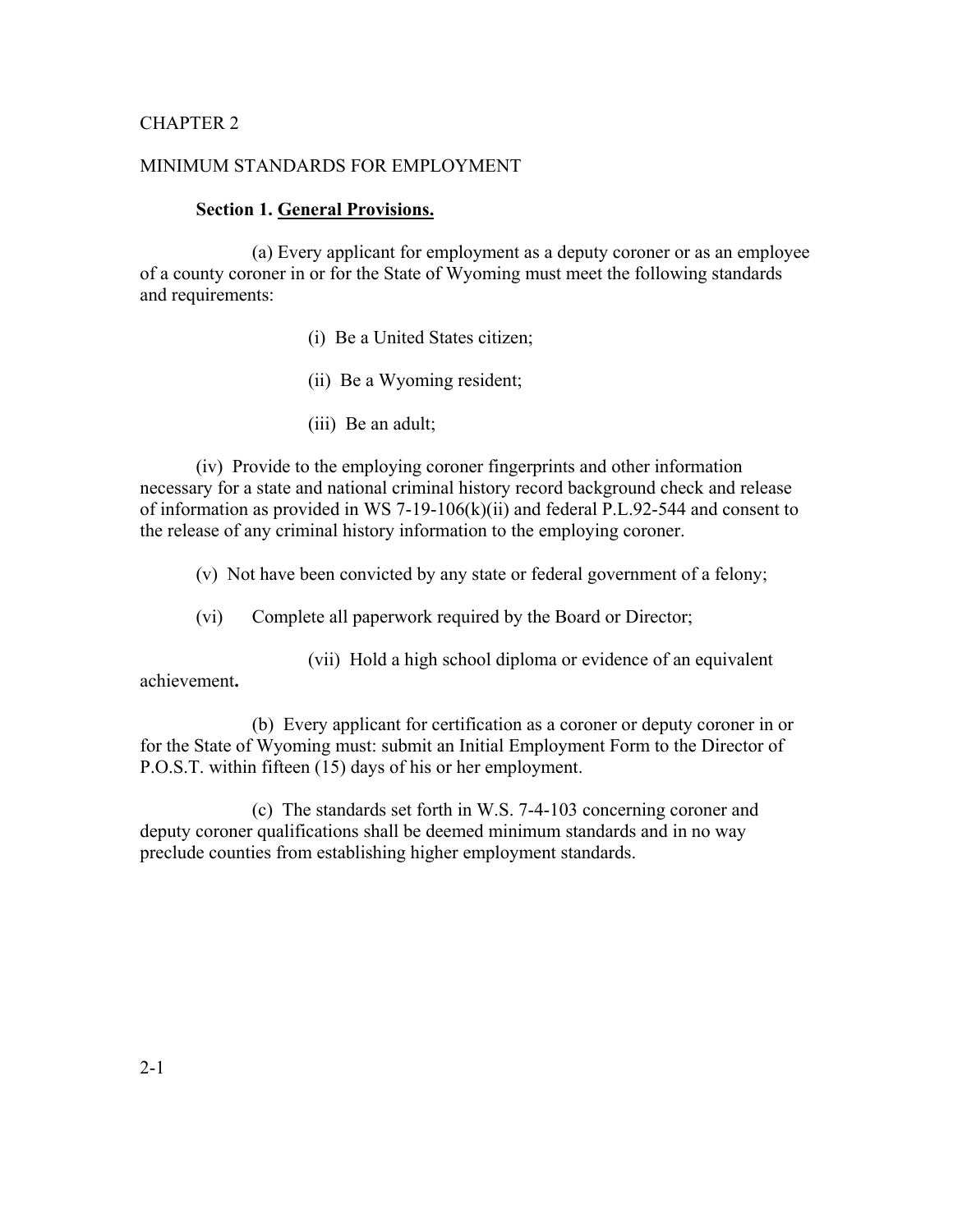#### CERTIFICATION

#### **Section 1. Minimum Standards for Certification.**

(a) Every person who is elected or appointed as a coroner or deputy coroner in or for the State of Wyoming must satisfactorily complete a Board approved basic coroners' course within one (1) year from the date of appointment, as required by W.S. 7-4-103.

(i) A coroner or deputy coroner that completes a Board approved basic coroners' course not provided by the Wyoming Law Enforcement Academy (WLEA) must also complete a Wyoming Criminal Law and Procedures class which includes all subjects covered in that class during a WLEA coroners' basic course.

(b) Upon meeting the Minimum Standards for Employment in Chapter 2 of these rules and satisfactory completion of these minimum standards for certification, the coroner or deputy coroner will be certified by the Director.

(c) Certification of appointees shall not be deemed indefinite. Certification shall be effective for two (2) years following basic training and upon issuance of certification by the Board and the Executive Director of the Peace Officers Standards and Training Commission. Renewal of certification shall be subject to satisfactory completion of continuing education requirements promulgated by the board of coroners standards pursuant to W.S. 7-4-211(c)(iii).

(d) Requirements for the basic training program are set forth by the Board and the Wyoming Peace Officers Standards and Training Commission.

#### **Section 2. Coroners' Basic Training Program**

(a) The basic coroners' training course curriculum shall be approved yearly by the Board.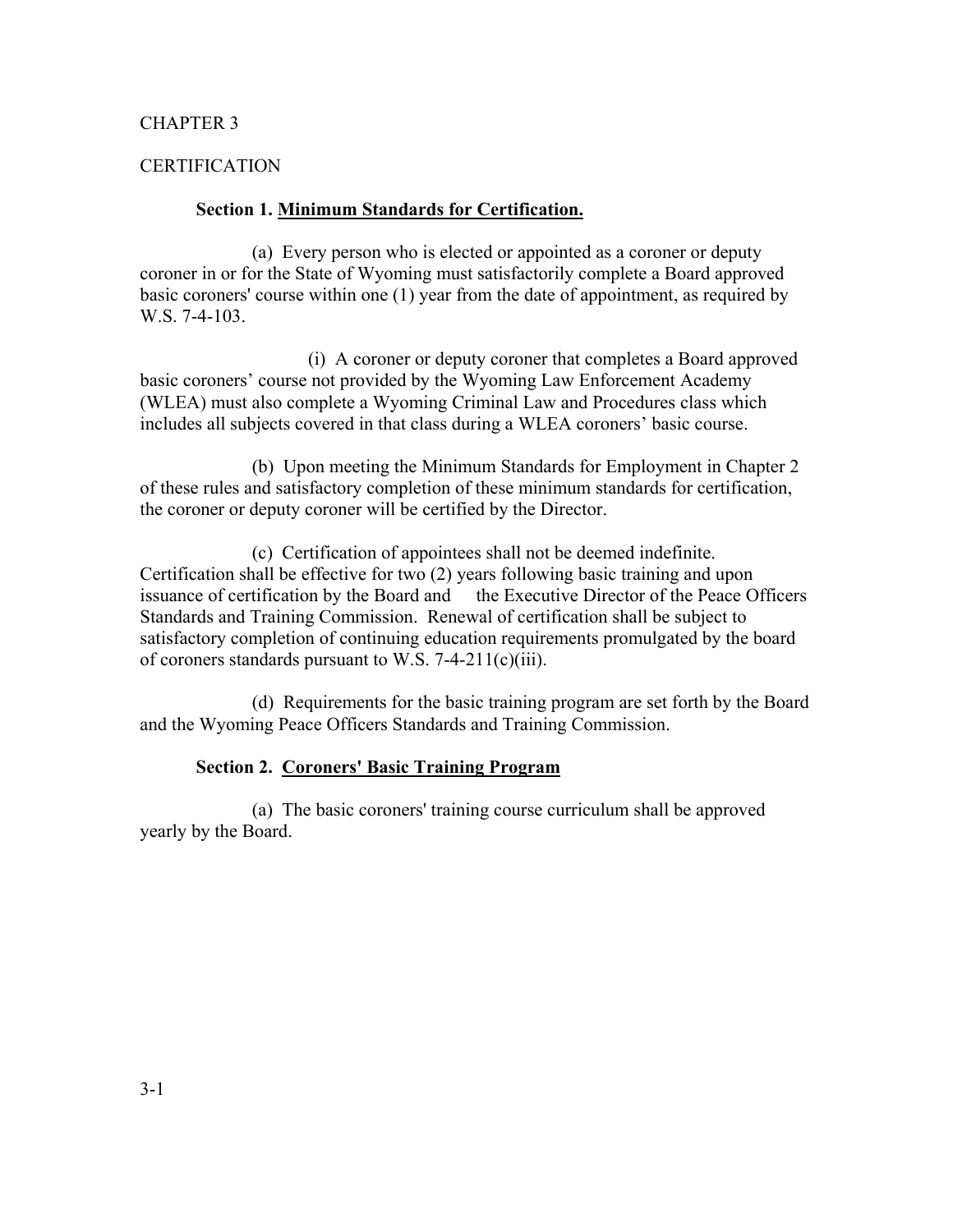## SATISFACTION OF MINIMUM TRAINING REQUIREMENTS

### **Section 1. Minimum Continuing Educational Requirements.**

(a) Every coroner or deputy coroner who holds certification is hereby required to meet the continuing educational requirements of twenty (20) hours each two (2) year period.

(b) The continuing educational requirements must be completed no later than two (2) years following the date of satisfactory completion of a required basic coroners' course and each two (2) year period thereafter. Subject matter must be related to the duties of coroners.

(c) Upon completion of the continuing educational requirements the coroner or deputy coroner will be recertified by the Director.

(d) Failure of any coroner or deputy coroner to complete requirements of continuing education standards as provided by W.S. 7-4-211(c)(iii) shall result in denial of recertification by the Director.

(e) Any previously certified coroner or deputy coroner who has been denied certification or whose certification has lapsed must successfully complete a required basic coroners' course within 1 year from the date of appointment, as required by W.S. 7-4-103.

#### **Section 2. Credit for College Semester Hours.**

(a) Job related semester credits will be equivalent to ten (10) P.O.S.T. training hours.

(b) College hours can only be applied to continuing education training requirements.

## **Section 3. Accreditation of Continuing Education or In-Service Training Programs.**

(a) A request for accreditation of continuing education or in-service training courses must be completed and submitted to the Peace officers Standards and Training Commission no less than twenty (20) days prior to the start of the scheduled training. The Director shall act on the request within five (5) working days after receipt of the request.

(i) Accreditation requests for training shall include an outline of the course which includes a break down of hours of instruction for the course.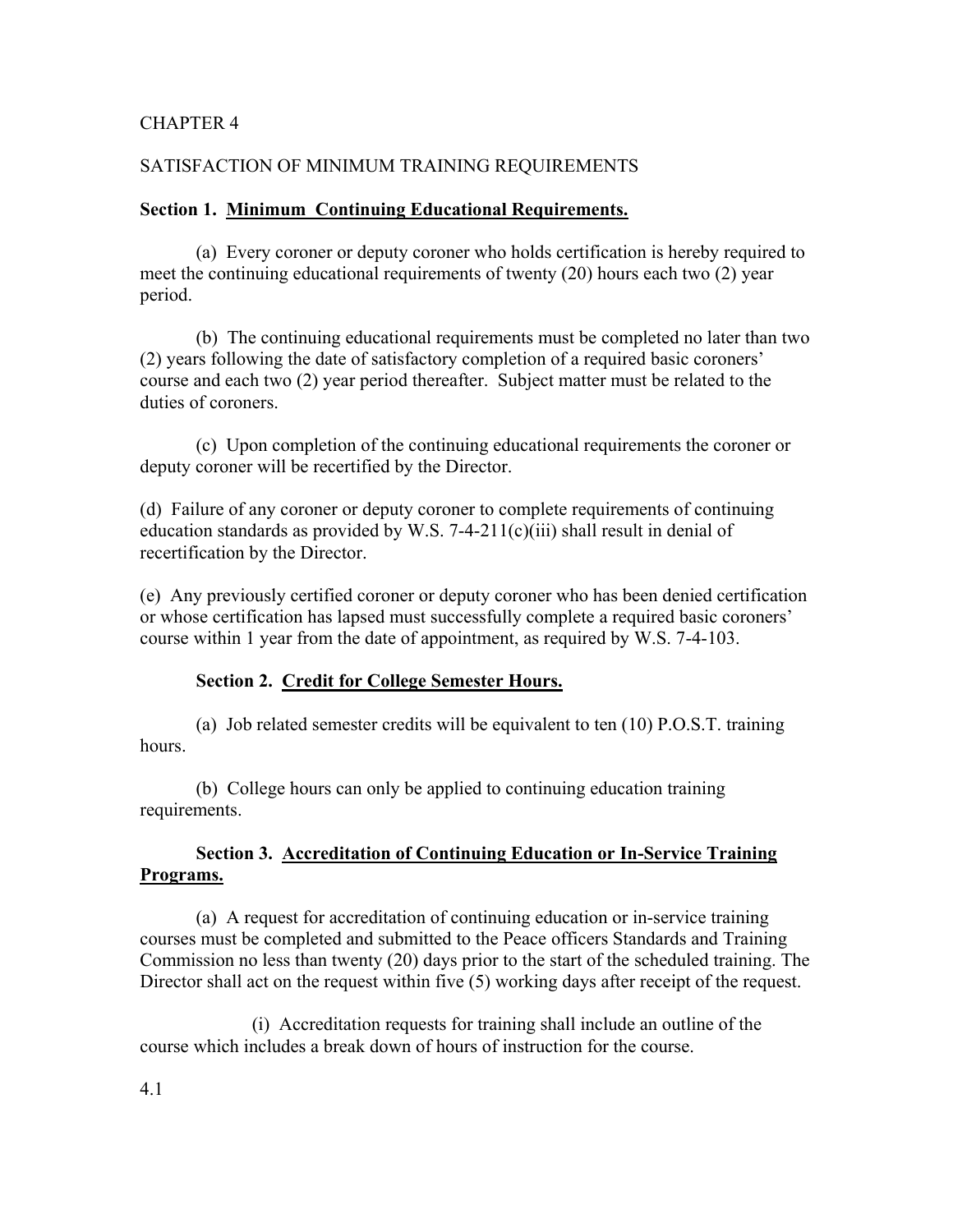(b) Requirements of the continuing education or inservice training program, which shall be included in the request for accreditation, are:

(i) Subject matter must be related to the duties of the coroner;

(ii) Only courses which meet or exceed one (1) hour of training will be approved;

(iii) Accreditation will not be granted for roll-call training, field training programs or training involving the exclusive use of tapes, video tapes and training films unless prior approval is granted by the Board.

(c) The program must provide for a written attendance record. Students enrolled in the training course must attend a minimum of 90% of the course in order to receive accreditation. Partial credit shall not be granted.

(d) A Notice of Course Completion form provided by the Director must be completed, signed by the course coordinator and mailed to the Board upon completion of the course. Training hours cannot be validated until the Notice of Course Completion has been received.

(e) Courses that have hot been pre-approved by the Director may be submitted for credit provided a certificate of successful completion showing one (1) hour or more of training is sent to the Director. If a certificate does not show hours attended, a course outline showing hours attended shall be sent with the certificate before credit will be granted.

(f) Video training, internet training, and law enforcement teleconferencing courses

(i) All training via these media must be tested.

(ii) Certification of the different training programs will be left at the discretion of the Board.

(iii) Coroners and Deputy Coroners can acquire up to one half of the mandated continuing education training hours through these media.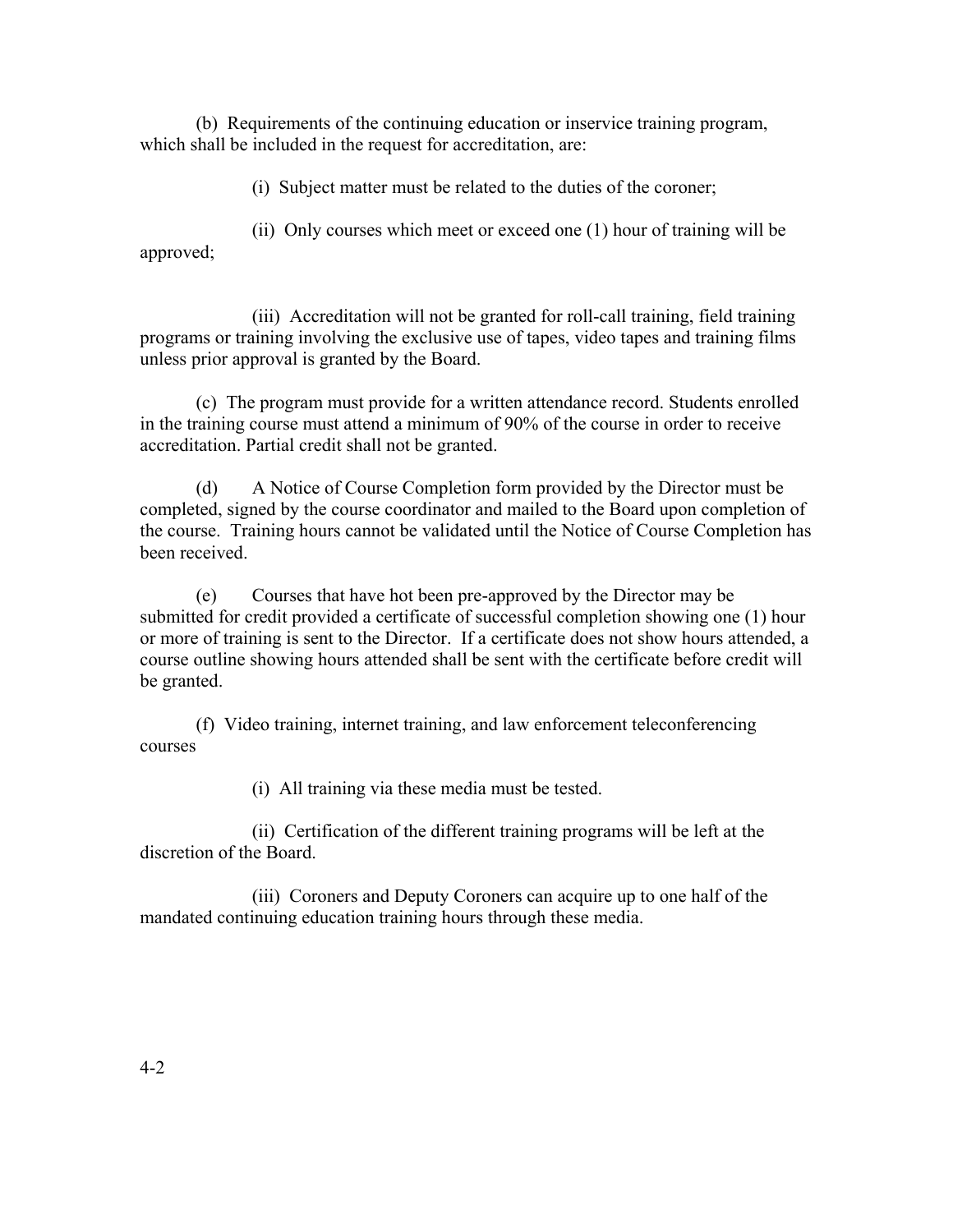## MINIMUM STANDARDS FOR INSTRUCTORS

## **Section 1. Minimum Standards for Instructors.**

(a) The Director shall certify instructors. Certification will be made on the basis of documented qualifications as shown on the applicant's application for certification.

(b) The Director may deny, or the Peace Officers Standards and Training Commission may suspend or revoke an instructor's certification when the Director finds that the person:

(i) Has failed to meet any of the requirements or qualifications for certification;

(ii) Has failed to remain currently knowledgeable in the person's area of expertise;

- (iii) Demonstrates instructional incompetence; or
- (iv) Is in violation of the Rules.
- (c) Prior to the Peace Officers Standards and Training Commission's action suspending or revoking certification, or the Director's denial of certification, the Director shall notify the individual involved of the deficiency prompting the action. If the deficiency is of such nature that it can be easily corrected the Director may assist the individual in correcting the deficiency before final action is required. If, however, the instructor or applicant is found to be in violation of these rules and the Director's informal efforts have failed or have been deemed inappropriate the Board's suspension or revocation or the Director's denial will be final.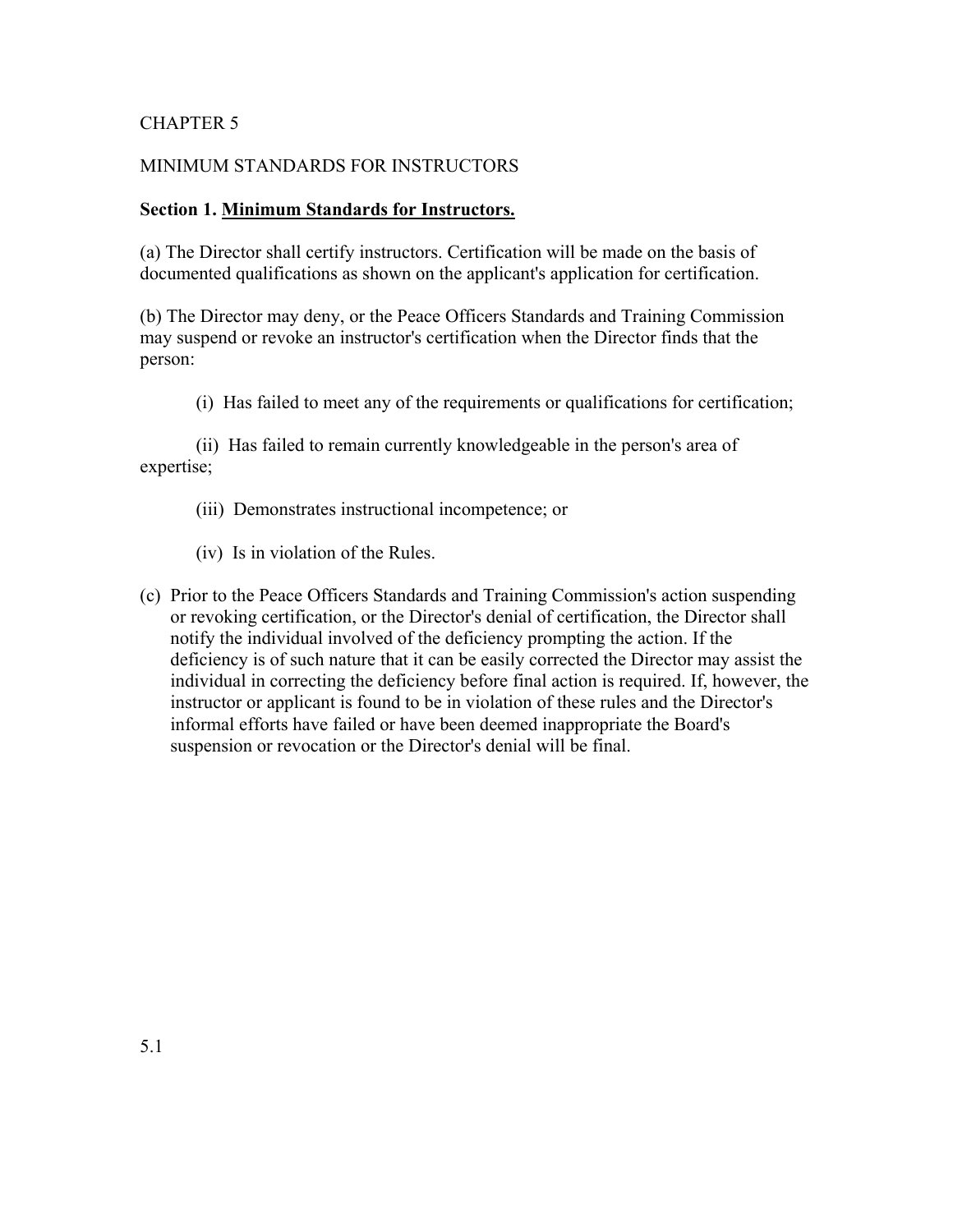## **Standards Dealing with the Investigation of Coroner's Cases**

**Section 1. Definitions.** W.S. 7-4-104 is appended to these standards as Appendix A and adopted and incorporated herein.

**Section 2. Conduct.** Coroners shall act in accordance with all relevant state and federal law. In addition, in dealing with the deceased, the family of the deceased, and the general public, the Coroners shall conduct themselves in a manner consistent with the highest standards of professionalism, compassion, and respect.

## **Section 3. General.**

(a) The Coroner shall work jointly with all law enforcement agencies having jurisdiction in a death scene investigation.

(b) The Coroner has jurisdiction over and shall take custody of the body.

(c) The Coroner shall assume responsibility for the property of the deceased.

(d) Evidence is the responsibility of law enforcement and/or the Coroner.

(e) The Coroner shall protect the chain of custody for any evidence in their custody.

(f) The Coroner shall provide for transportation, security, and preservation of the deceased until released to the next of kin or their designee.

(g) The Coroner shall pronounce death, and record the date, time, and location.

- (h) The Coroner shall provide for the notification of next of kin.
- (i) The Coroner shall provide the office staff and investigators:

(i) Safe and adequate equipment to perform any duties of the office; and

(ii) Adequate and appropriate safety and personal protective equipment suitable for the circumstances of the investigation.

## **Section 4. Investigations.**

(a) The Coroner shall identify the deceased and determine the Manner and Cause of death as accurately as possible. 6.1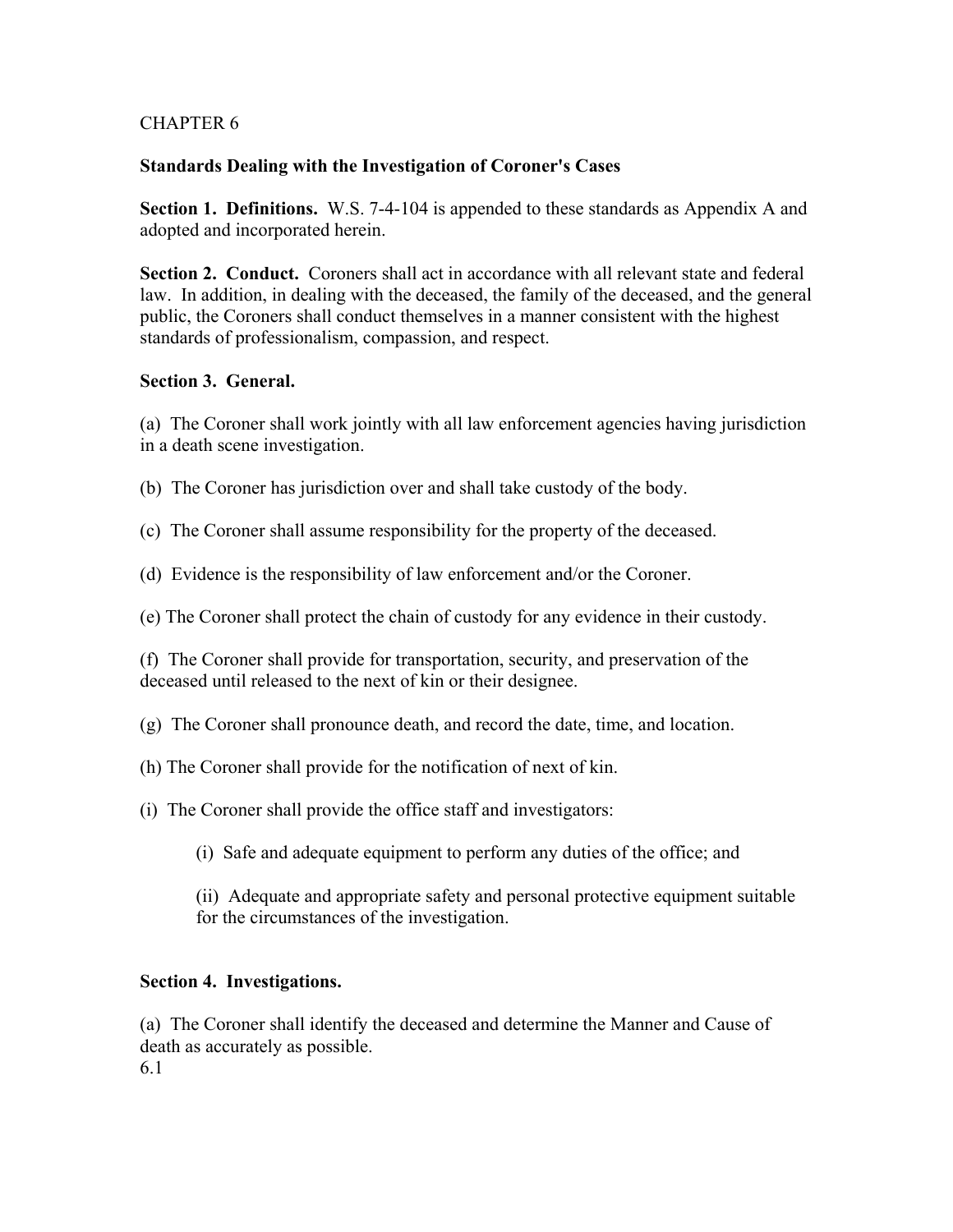- (b) In determining the Manner and Cause of death, the investigation shall include: (i) Scene Investigation;
	- (ii) Toxicology sample on the deceased;
	- (iii) Inventory of property, evidence, and medications;
	- (iv) Photographs;
	- (v) External Exam; and
	- (vi) DNA sample.

(c) The Coroner shall issue a written report for all death investigations. The written reports may include but are not limited to, data from measuring devices, diagrams, evidence and body labeling, interviews, psychological and social histories, medical histories and consultation with physicians, autopsy, fingerprints, radiology, odontology, or DNA profiles or any other method necessary to determine the cause and manner of death.

(d) Investigations requiring a forensic autopsy of the deceased shall be conducted by a Forensic Pathologist who has been certified in that specialty by a nationally recognized certification board.

(e) All investigations will be completed in a reasonable time. The term 'reasonable time' is defined as that time period necessary to complete and collect data and information from toxicology, autopsy, or other investigation procedures, to determine with medical certainty a manner and cause of death.

**Section 5. Records.** The Coroner shall maintain all public records in accordance with W.S. 9-2-405 through 9-2-413.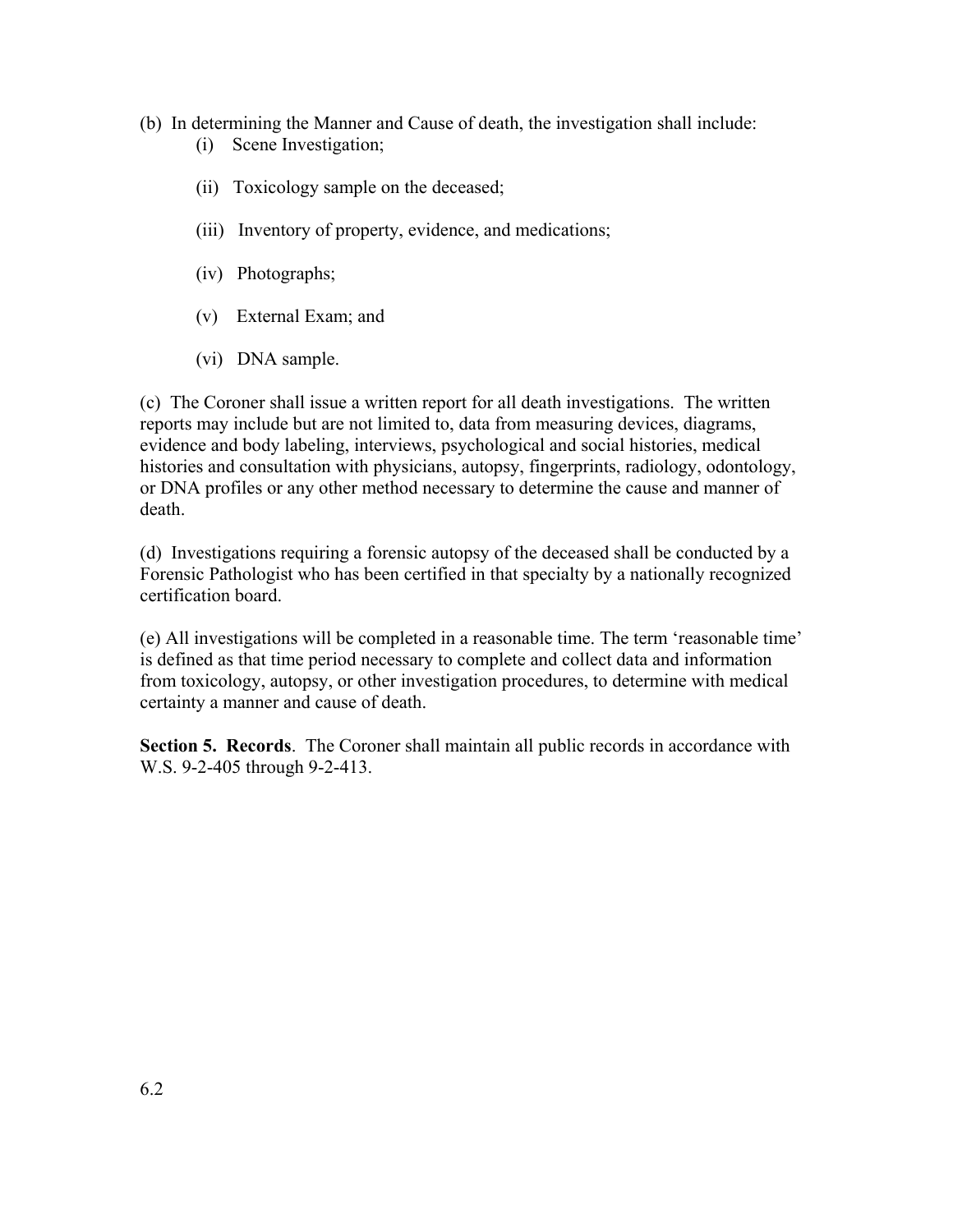## APPENDIX A

7-4-104. Definitions.

(a) As used in this chapter:

(i) "Coroner's case" means a case involving a death which was not anticipated and which may involve any of the following conditions:

(A) Violent or criminal action;

- (B) Apparent suicide;
- (C) Accident;
- (D) Apparent drug or chemical overdose or toxicity;

(E) The deceased was unattended by a physician or other licensed health care provider;

(F) Apparent child abuse causes;

(G) The deceased was a prisoner, trustee, inmate or patient of any county or state corrections facility or state hospital, whether or not the death is unanticipated;

(H) If the cause is unknown or cannot be certified by a physician;

(J) A public health hazard is presented; or

(K) The identity of the victim is unknown or the body is unclaimed.

(ii) "Coroner's office" means all personnel appointed and elected to the office of coroner, including the county coroner, deputies and assistants;

(iii) "County coroner" means the elected or appointed officer of the county whose task is to investigate the cause of death in a coroner's case;

(iv) "Anticipated death" means the death of an individual who had been diagnosed by a physician acting within the scope of his license as being afflicted with an illness or disease reasonably likely to result in death, and there is no cause to believe the death occurred for any reasons other than those associated with the illness or disease;

(v) "Unattended" means the deceased had not been under the care of a physician or other health care provider acting within the scope of his license within sixty (60) days immediately prior to the date of death.

A-1